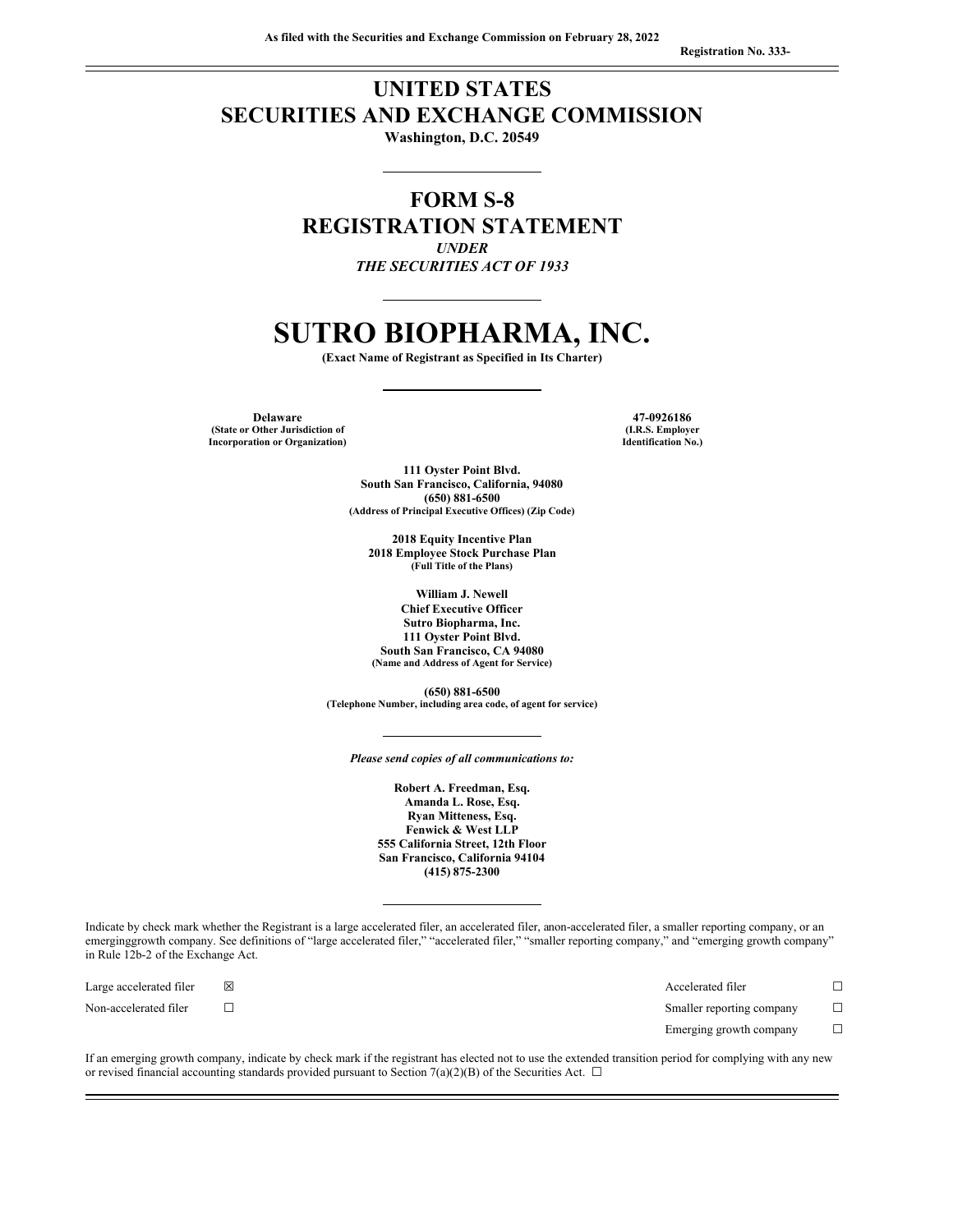#### **REGISTRATION OF ADDITIONAL SHARES PURSUANT TO GENERAL INSTRUCTION E**

Sutro Biopharma, Inc. (the "*Registrant*") is filing this Registration Statement with the Securities and Exchange Commission (the "*Commission*") to register (a) 2,316,303 additional shares of common stock available for issuance under the Registrant's Equity Incentive Plan (the "2018 EIP"), pursuant to the provision of the 2018 EIP providing for an annual 5% automatic increase in the number of shares reserved for issuance and (b) 463,260 additional shares of common stock available for issuance under the Registrant's 2018 Employee Stock Purchase Plan ("2018 ESPP"), pursuant to the provision of the 2018 ESPP providing for an annual 1% automatic increase in the number of shares reserved for issuance.

In accordance with General Instruction E of FormS-8, and only with respect to the common stock issuable under the 2018 EIP and 2018 ESPP, this Registration Statement hereby incorporates by reference the contents of the Registrant's Registration Statements on Form S-8 filed with the Commission on [September](http://www.sec.gov/Archives/edgar/data/1382101/000119312518284330/d596360ds8.htm) 27, 2018 (Registration No. 333-227551), [April](http://www.sec.gov/Archives/edgar/data/1382101/000156459019010261/stro-s8.htm) 1, 2019 (Registration No. 333-230641), [March](http://www.sec.gov/Archives/edgar/data/1382101/000156459020011175/stro-s8.htm) 16, 2020 (Registration No. 333-237202) and [March](http://www.sec.gov/Archives/edgar/data/1382101/000156459021014197/stro-s8.htm) 18, 2021 (Registration No. 333-254456) to the extent not superseded hereby.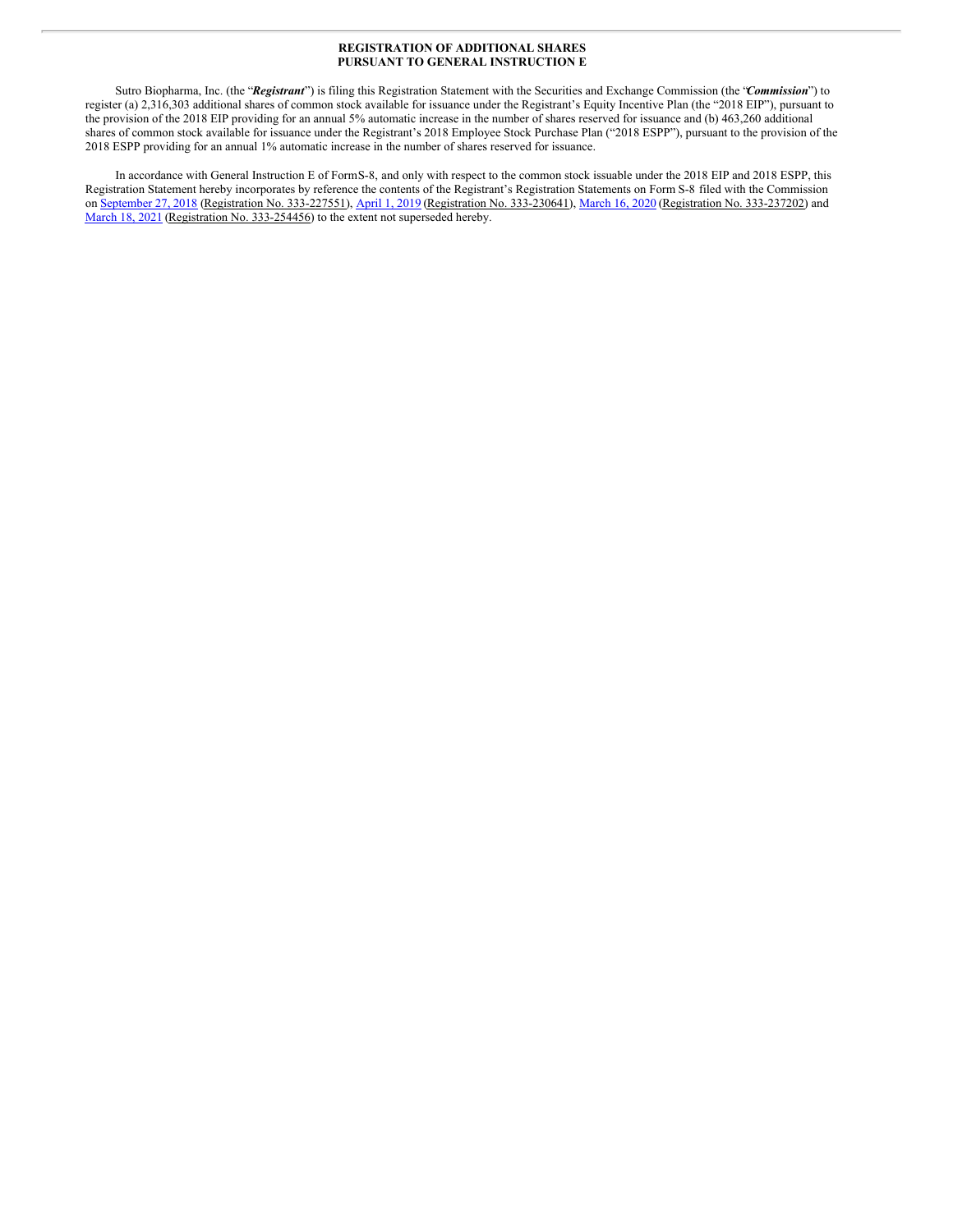# **INFORMATION REQUIRED IN THE REGISTRATION STATEMENT**

#### **Item 3. Incorporation of Documents by Reference.**

The following documents filed by the Registrant with the Commission pursuant to the Securities Act and the Securities Exchange Act of 1934, as amended (the "*Exchange Act*") are incorporated herein by reference:

(a) the Registrant's Annual Report on [Form](http://www.sec.gov/ix?doc=/Archives/edgar/data/1382101/000095017022002312/stro-20211231.htm) 10-K for the year ended December 31, 2021, filed with the Commission on February 28, 2022 pursuant to Section 13 of the Exchange Act;

(b) all other reports filed pursuant to Section 13(a) or 15(d) of the Exchange Act since the end of the fiscal year covered by the Registrant's Annual Report on Form 10-K referred to in (a) above; and

(c) the description of the Registrant's common stock contained in the Registrant's registration statement o[nForm](http://www.sec.gov/Archives/edgar/data/1382101/000119312518276375/d619593d8a12b.htm) 8-A (File No. 001-38662) filed on September 18, 2018 under Section 12(b) of the Exchange Act, including any amendment or report filed for the purpose of updating such description.

All documents and definitive proxy or information statements filed by the Registrant pursuant to Section 13(a), 13(c), 14 or 15(d) of the Exchange Act subsequent to the filing of this Registration Statement and prior to the filing of a post-effective amendment, which indicates that all securities offered hereby have been sold or which deregisters all securities then remaining unsold, shall be deemed to be incorporated by reference into this Registration Statement and to be a part hereof from the date of filing such documents, except as to documents or information deemed to have been furnished and not filed in accordance with the rules of the Commission. Unless expressly incorporated into this Registration Statement, a report deemed to be furnished but not filed on Form 8-K prior or subsequent to the date hereof shall not be incorporated by reference into this Registration Statement. Any statement contained in a document incorporated or deemed to be incorporated by reference herein shall be deemed to be modified or superseded for purposes of this Registration Statement to the extent that a statement contained in any subsequently filed document which also is deemed to be incorporated by reference herein modifies or supersedes such statement.

#### **Item 8. Exhibits.**

| Exhibit       |                                                                                           |         | Filed      |                |                    |          |
|---------------|-------------------------------------------------------------------------------------------|---------|------------|----------------|--------------------|----------|
| <b>Number</b> | <b>Exhibit Description</b>                                                                | Form    | File No.   | <b>Exhibit</b> | <b>Filing Date</b> | Herewith |
| 4.1           | Amended and Restated Certificate of Incorporation of the Registrant                       | $10-°$  | 001-38662  | 3.1            | 11/14/2018         |          |
| 4.2           | <b>Amended and Restated Bylaws of the Registrant</b>                                      | $10-°$  | 001-38662  | 3.2            | 11/14/2018         |          |
| 4.3           | Form of Registrant's Common Stock Certificate                                             | $S-1/A$ | 333-227103 | 4.1            | 09/17/2018         |          |
| 5.1           | Opinion and Consent of Fenwick & West LLP.                                                |         |            |                |                    | X        |
| 23.1          | Consent of independent registered public accounting firm.                                 |         |            |                |                    | X        |
| 23.2          | Consent of Fenwick & West LLP (contained in Exhibit 5.1).                                 |         |            |                |                    | X        |
| 24.1          | Power of Attorney (included on signature page of this Registration Statement).            |         |            |                |                    | X        |
| 99.1          | 2018 Equity Incentive Plan                                                                | $S-1/A$ | 333-227103 | 10.4           | 09/17/2018         |          |
| 99.2          | 2018 Employee Stock Purchase Plan                                                         | $S-1/A$ | 333-227103 | 10.5           | 09/17/2018         |          |
| 99.3          | Amended Form of Restricted Stock Unit Agreement under the 2018 Equity Incentive<br>Plan.  | $10-o$  | 001-38662  | 10.1           | 11/8/2019          |          |
| 99.4          | Amended Form of Performance Stock Unit Agreement under the 2018 Equity<br>Incentive Plan. | $10-O$  | 001-38662  | 10.2           | 11/8/2019          |          |
| 107.1         | Calculation of Registration Fees.                                                         |         |            |                |                    | X        |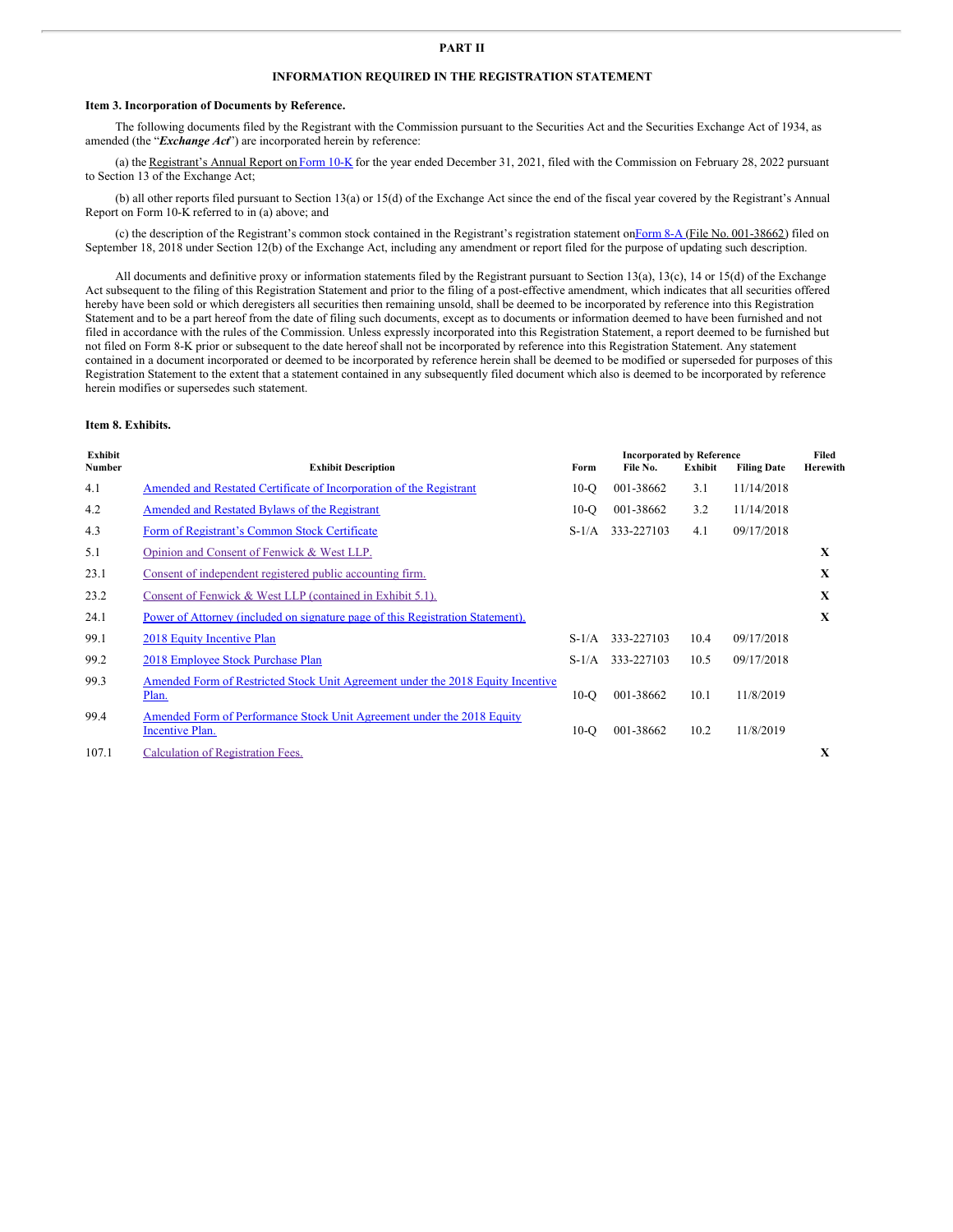## **SIGNATURES**

Pursuant to the requirements of the Securities Act of 1933, as amended, the Registrant certifies that it has reasonable grounds to believe that it meets all of the requirements for filing on Form S-8 and has duly caused this Registration Statement to be signed on its behalf by the undersigned, thereunto duly authorized, in South San Francisco, California, on this 28th day of February, 2022.

# **SUTRO BIOPHARMA, INC.**

By: /s/ William J. Newell

William J. Newell Chief Executive Officer and Director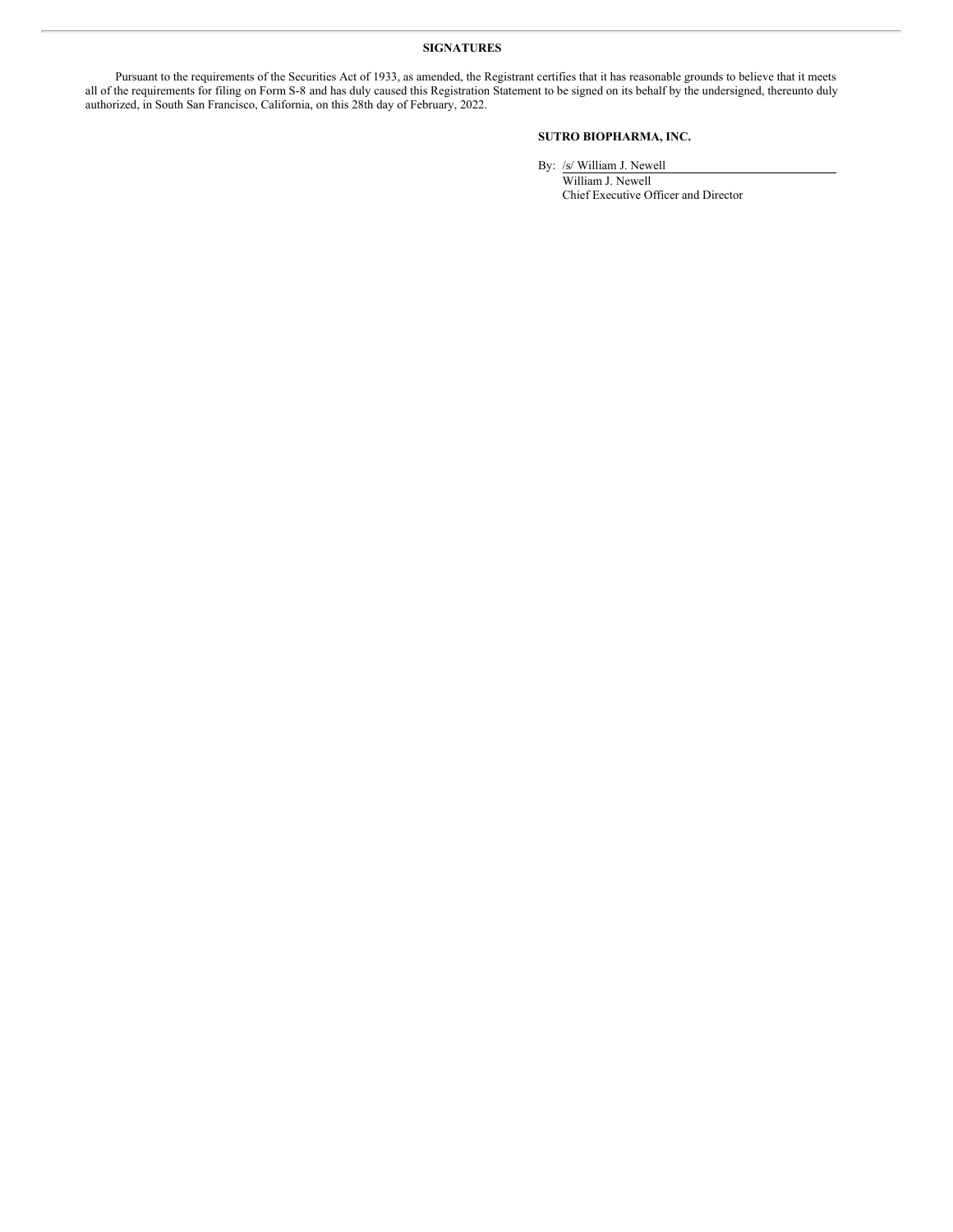#### <span id="page-4-0"></span>**POWER OF ATTORNEY**

**KNOW ALL PERSONS BY THESE PRESENTS**, that each person whose signature appears below hereby constitutes and appoints William J. Newell and Edward Albini, and each of them, as his or her true and lawful attorney-in-fact and agent with full power of substitution, for him or her in any and all capacities, to sign any and all amendments (including post-effective amendments) to this Registration Statement on Form S-8, and to file the same, with all exhibits thereto and other documents in connection therewith, with the Securities and Exchange Commission, granting unto said attorney-in-fact and agent full power and authority to do and perform each and every act and thing requisite and necessary to be done in connection therewith, as fully for all intents and purposes as he might or could do in person, hereby ratifying and confirming all that said attorney-in-fact and agent, or his or her substitute, may lawfully do or cause to be done by virtue hereof.

Pursuant to the requirements of the Securities Act, this Registration Statement has been signed by the following persons in the capacities and on the date indicated.

| Signature                | <b>Title</b>                                                      | Date              |  |  |
|--------------------------|-------------------------------------------------------------------|-------------------|--|--|
| /s/ William J. Newell    | Chief Executive Officer and Director                              | February 28, 2022 |  |  |
| William J. Newell        | (Principal Executive Officer)                                     |                   |  |  |
| /s/ Edward Albini        | Chief Financial Officer                                           | February 28, 2022 |  |  |
| <b>Edward Albini</b>     | (Principal Accounting Officer and<br>Principal Financial Officer) |                   |  |  |
| /s/ Connie Matsui        | Director, Chair                                                   | February 28, 2022 |  |  |
| Connie Matsui            |                                                                   |                   |  |  |
| /s/ Michael Dybbs, Ph.D. | Director                                                          | February 28, 2022 |  |  |
| Michael Dybbs, Ph.D.     |                                                                   |                   |  |  |
| /s/ John G. Freund, M.D. | Director                                                          | February 28, 2022 |  |  |
| John G. Freund, M.D.     |                                                                   |                   |  |  |
| /s/ Heidi Hunter         | Director                                                          | February 28, 2022 |  |  |
| Heidi Hunter             |                                                                   |                   |  |  |
| /s/ Joseph M. Lobacki    | Director                                                          | February 28, 2022 |  |  |
| Joseph M. Lobacki        |                                                                   |                   |  |  |
| /s/ James Panek          | Director                                                          | February 28, 2022 |  |  |
| James Panek              |                                                                   |                   |  |  |
| /s/ Daniel H. Petree     | Director                                                          | February 28, 2022 |  |  |
| Daniel H. Petree         |                                                                   |                   |  |  |
| /s/ Shalini Sharp        | Director                                                          | February 28, 2022 |  |  |
| Shalini Sharp            |                                                                   |                   |  |  |
| /s/ Jon Wigginton, M.D.  | Director                                                          | February 28, 2022 |  |  |
| Jon Wigginton, M.D.      |                                                                   |                   |  |  |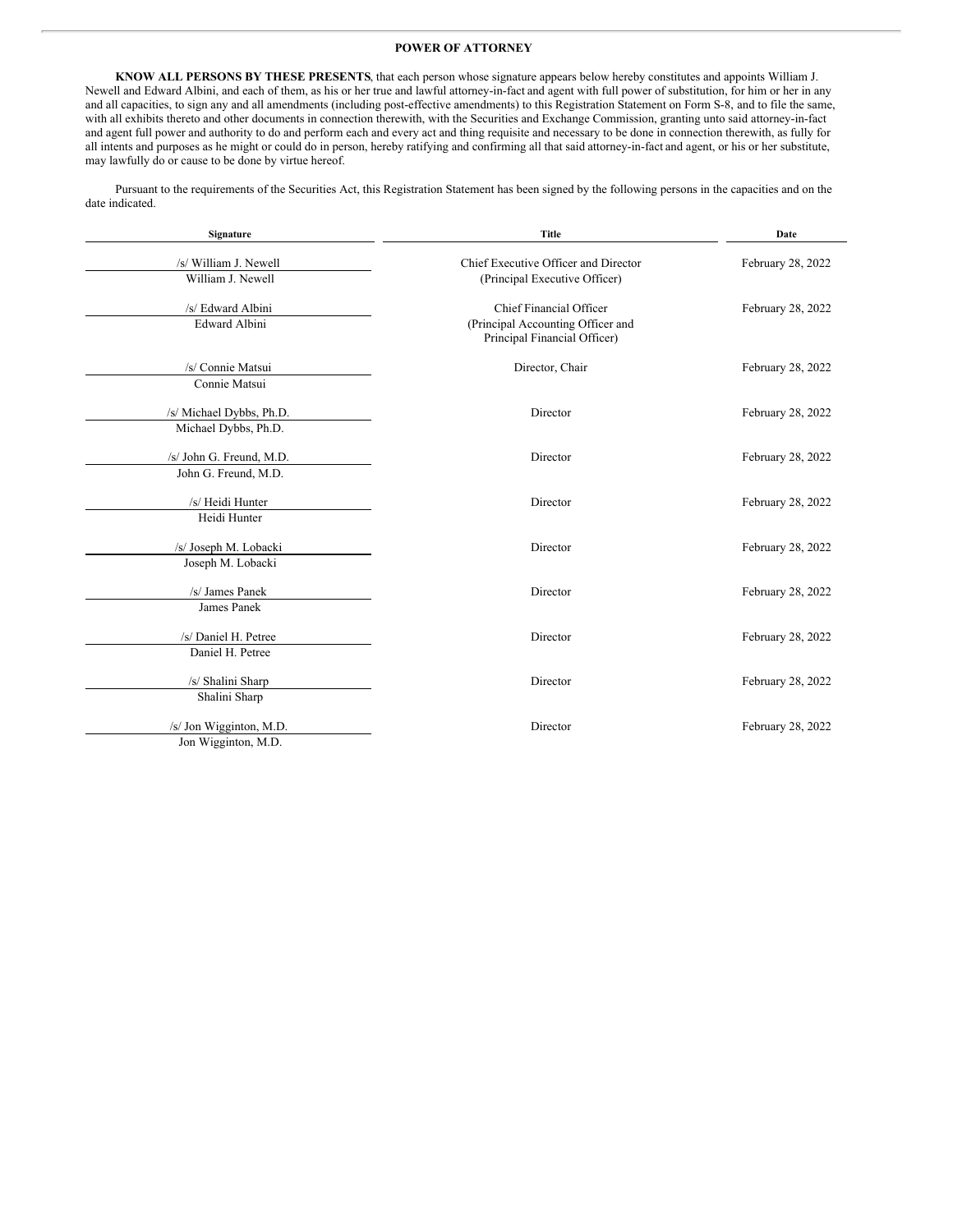

555 California Street 12th Floor San Francisco, CA 94104 415.875.2300

Fenwick.com

February 28, 2022

Sutro Biopharma, Inc. 111 Oyster Point Blvd. South San Francisco, California, 94080

#### Ladies and Gentlemen:

At your request, as your counsel, we have examined the Registration Statement on Form S-8 (the "*Registration Statement*") to be filed by Sutro Biopharma, Inc., a Delaware corporation (the "*Company*") with the Securities and Exchange Commission (the "*Commission*") on or about February 28, 2022 in connection with the registration under the Securities Act of 1933, as amended (the "*Securities Act*"), of an aggregate of 2,779,563 shares (the "*Shares*") of the Company's Common Stock, \$0.001 par value per share (the "*Common Stock*"), consisting of (a) 2,316,303 Shares that are subject to issuance by the Company upon the exercise or settlement of awards (including awards of stock options, restricted stock, stock bonuses, stock appreciation rights, restricted stock units and/or performance shares) granted or to be granted under the 2018 Equity Incentive Plan (the "*2018 EIP*") and (b) 463,260 Shares that are subject to issuance by the Company pursuant to purchase rights granted or to be granted under the 2018 Employee Stock Purchase Plan (the "*2018 ESPP*"). The 2018 EIP and the 2018 ESPP are each individually referred to herein as a "*Plan*" and collectively referred to in this letter as the "*Plans*". At your request we are providing this letter to express our opinion on the matters set forth below in this letter ("*our opinion*").

In connection with our opinion, we have examined such matters of fact as we have deemed necessary, which included examination of originals or copies of: the Company's current Certificate of Incorporation and Bylaws, as amended (collectively, the "*Charter Documents*"), the Plans, the Registration Statement and the exhibits thereto; certain corporate proceedings of the Company's board of directors and the Company's stockholders relating to adoption or approval of the Company Charter Documents, the Plans, the reservation of the Shares for sale and issuance, the filing of the Registration Statement and the registration of the Shares under the Securities Act and documents (including a certificate from the Company's transfer agent) regarding the Company's outstanding and reserved capital stock and other securities and such other documents as we have deemed advisable, and we have examined such questions of law as we have considered necessary.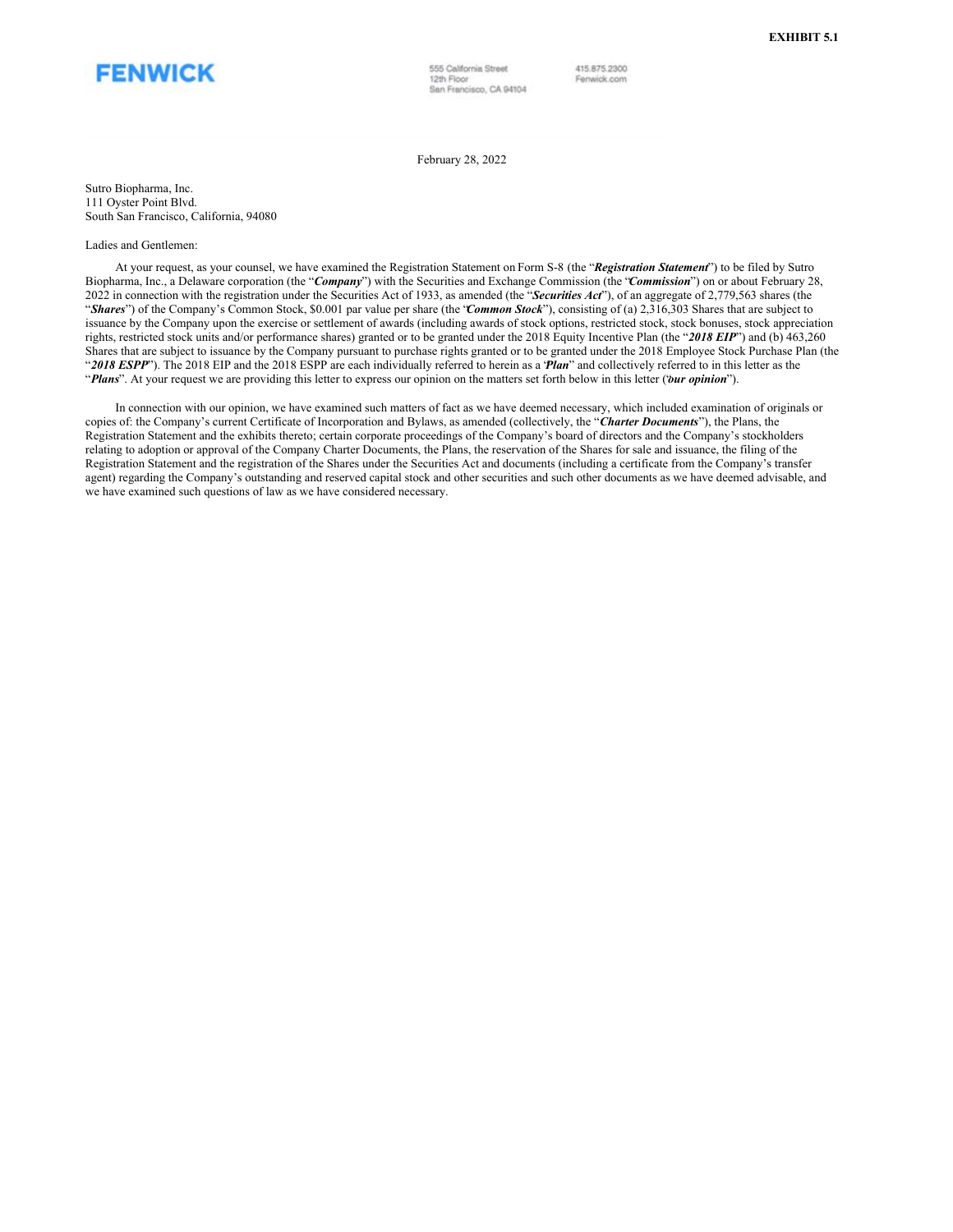<span id="page-6-0"></span>In our examination of documents for purposes of this opinion, we have assumed, and express no opinion as to, the authenticity and completeness of all documents submitted to us as originals, the genuineness of signatures on documents reviewed by us, the conformity to originals and the completeness of all documents submitted to us as copies, the legal capacity of all parties executing any documents (other than the Company), the lack of any undisclosed termination or modification or waiver of any document, the absence of any extrinsic agreements or documents that might change or affect the interpretation or terms of documents, and the due authorization, execution and delivery of all documents by each party thereto other than the Company. We have also assumed that any certificates or instruments representing the Shares, when issued, will be executed by the Company by officers of the Company duly authorized to do so. In rendering our opinion, we have also relied upon a Certificate of Good Standing issued by the Delaware Secretary of State with respect to the Company) and representations and certifications made to us by the Company, including without limitation representations in a Management Certificate addressed to us of even date herewith that the Company has available a sufficient number of authorized shares of Common Stock that are not currently outstanding or reserved for issuance under other outstanding securities or plans of the Company, to enable the Company to issue and deliver all of the Shares as of the date of this letter.

We render this opinion only with respect to, and we express no opinion herein concerning the application or effect of the laws of any jurisdiction other than, the existing Delaware General Corporation Law now in effect. We express no opinion with respect to the securities or "blue sky" laws of any state.

Based upon, and subject to, the foregoing, it is our opinion that when the 2,779,563 Shares of Common Stock that may be issued and sold by the Company upon the exercise or settlement of awards (including awards of stock options, restricted stock, stock bonuses, stock appreciation rights, restricted stock units and/or performance shares) granted or to be granted under the 2018 EIP and upon the exercise or settlement of purchase rights granted or to be granted under the 2018 ESPP, have been issued and sold by the Company against the Company's receipt of payment therefor (in an amount and type of consideration not less than the par value per Share) in accordance with the terms (including without limitation payment and authorization provisions) of the applicable Plan, and have been duly registered on the books of the transfer agent and registrar for the Shares in the name or on behalf of the holders thereof, such Shares will be validly issued, fully paid and non-assessable.

#### *\*\*Concluding Paragraph Appears on Next Page\*\**

 $\mathfrak{D}$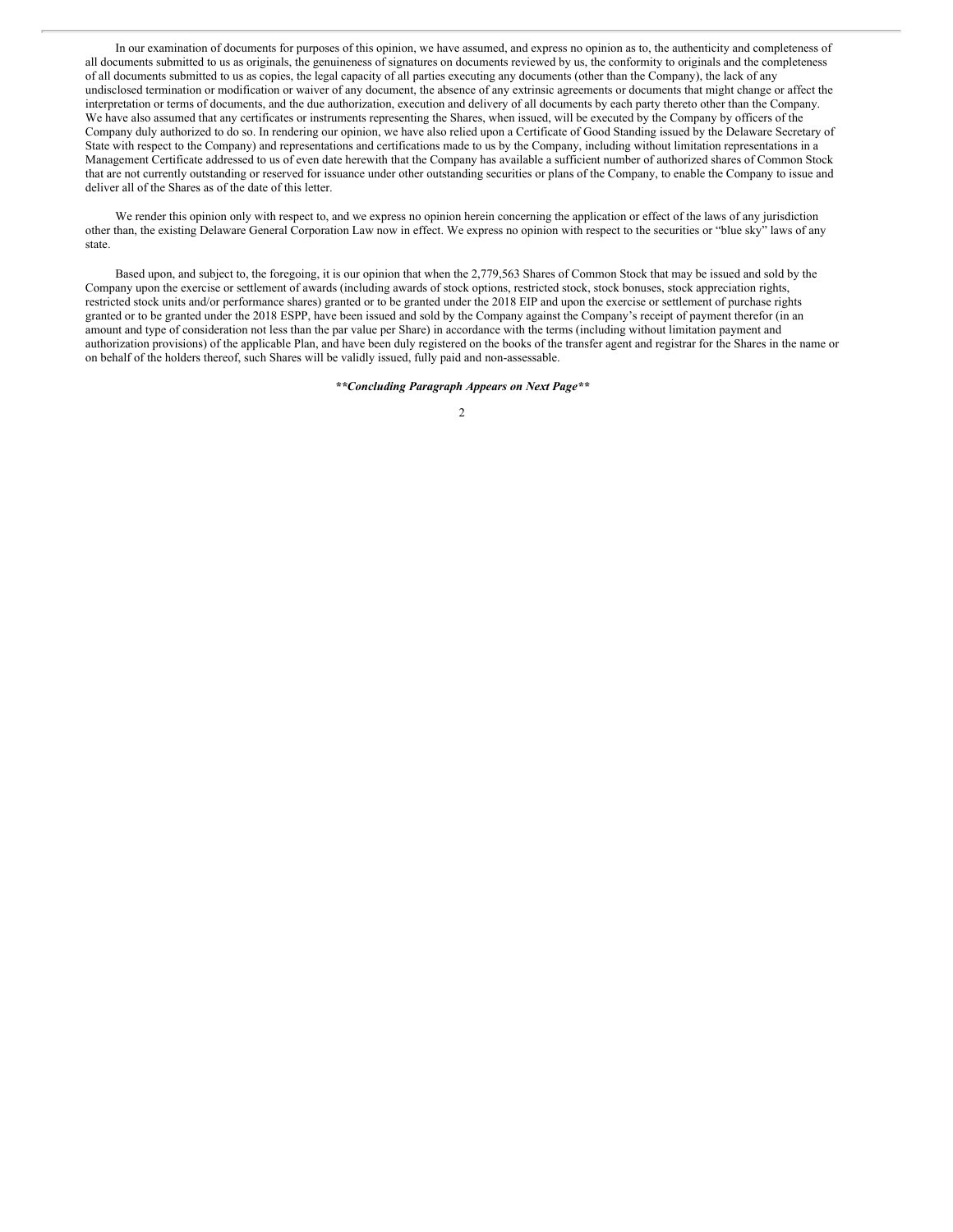We consent to the use of this opinion as an exhibit to the Registration Statement and further consent to all references to us, if any, in the Registration Statement, the prospectus constituting a part thereof and any amendments thereto. We do not thereby admit that we are within the category of persons whose consent is required under Section 7 of the Securities Act or the rules and regulations of the Commission thereunder. This opinion is intended solely for use in connection with issuance and sale of the Shares subject to the Registration Statement and is not to be relied upon for any other purpose. In providing this letter, we are opining only as to the specific legal issues expressly set forth above, and no opinion shall be inferred as to any other matter or matters. This opinion is rendered on, and speaks only as of, the date of this letter first written above, and does not address any potential change in facts or law that may occur after the date of this opinion letter. We assume no obligation to advise you of any fact, circumstance, event or change in the law or the facts that may hereafter be brought to our attention, whether or not such occurrence would affect or modify any of the opinions expressed herein.

Very truly yours,

/s/ Fenwick & West LLP **Fenwick & West LLP**

3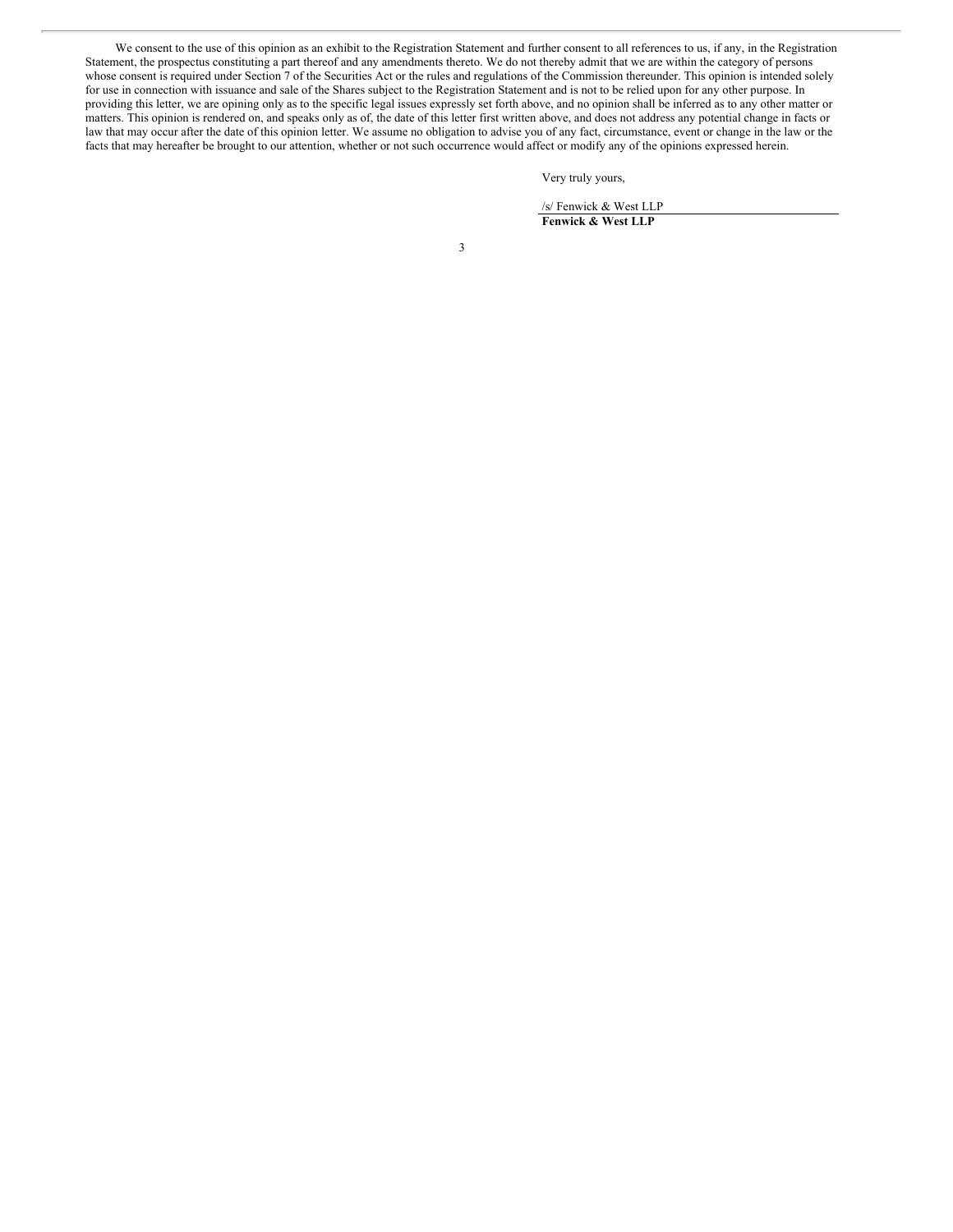### **CONSENT OF INDEPENDENT REGISTERED PUBLIC ACCOUNTING FIRM**

<span id="page-8-0"></span>We consent to the incorporation by reference in the Registration Statement on Form S-8 pertaining to the 2018 Equity Incentive Plan and 2018 Employee Stock Purchase Plan of Sutro Biopharma, Inc. of our report dated February 28, 2022 with respect to the financial statements of Sutro Biopharma, Inc. and the effectiveness of internal control over financial reporting of Sutro Biopharma, Inc. included in its Annual Report (Form 10-K) for the year ended December 31, 2021, filed with the Securities and Exchange Commission.

/s/ Ernst & Young LLP

Redwood City, California February 28, 2022